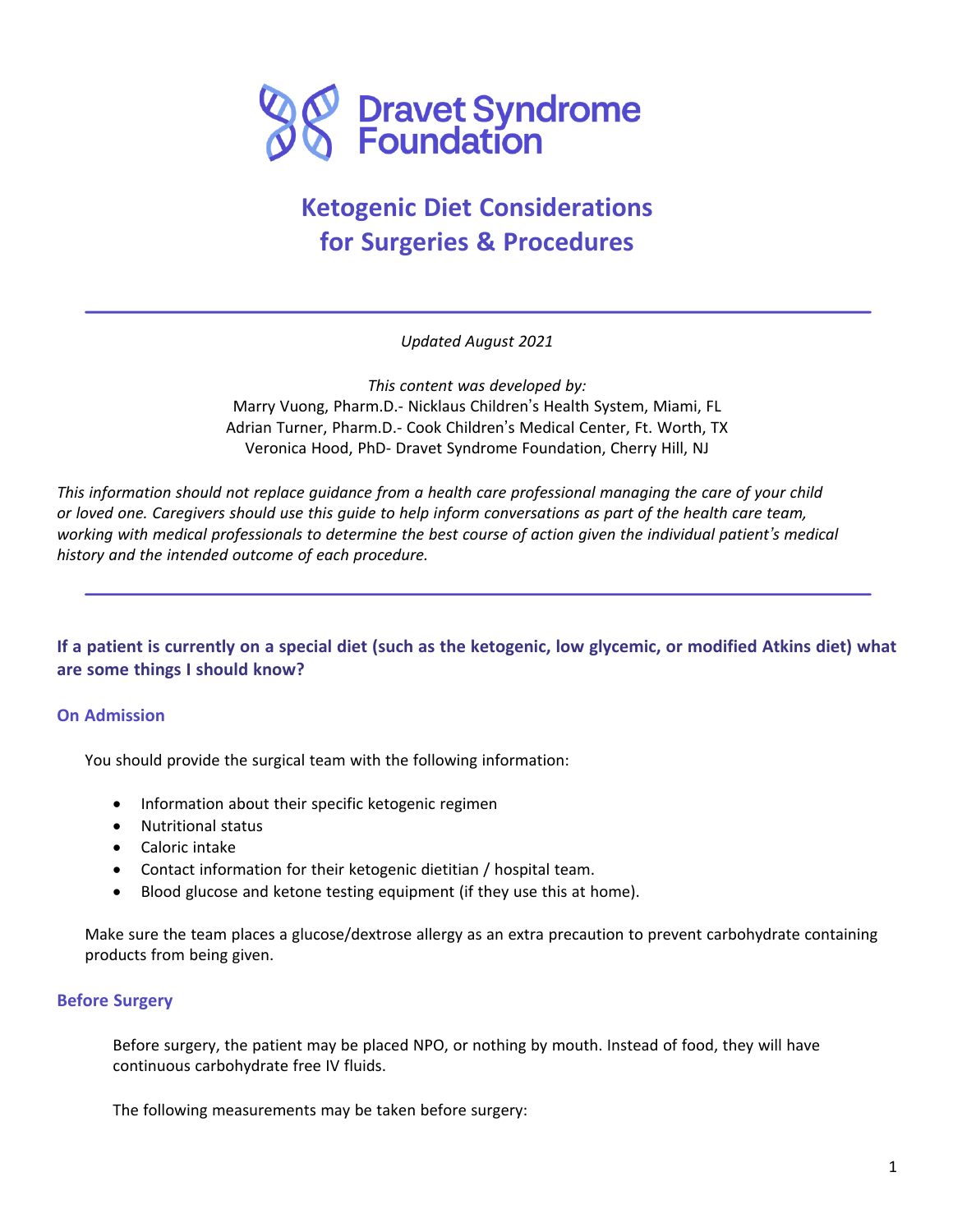- Weight
- Urine ketones
- Complete blood cell count
- Basic metabolic panel to assess serum electrolytes, bicarbonate, calcium, magnesium, albumin, prealbumin levels and kidney function
- Blood gases such as pH and bicarbonate to assess acid-base safety
- Liver function tests
- Lactate
- Β-hydroxybutyrate

If the patient was experiencing side effects to the ketogenic diet, the following should be tested before surgery:

- Electrocardiogram
- Lipid profile
- Urinalysis

# **During Surgery**

The goals during surgery include:

- Maintaining ketosis
- Avoiding high carbohydrate content
- Keeping the patient's serum glucose, electrolytes, and pH stable

Patients will be placed on continuous carbohydrate-free IV fluids during surgery as well. Normal saline is preferred. There have not been many studies on ketogenic patients in surgery, but the largest study to date found that patients on the ketogenic diet can safely stay on carbohydrate-free IV fluids for procedures lasting less than 1.5 hours. For procedures lasting more than 3 hours the most common side effect is a significant decrease in pH. The surgical team can help keep the pH stable by giving IV bicarbonate. It is important that blood pH and bicarbonate are monitored during procedures lasting more than 3 hours and that IV bicarbonate is administered where necessary.

# **Monitoring During Surgery**

Every 2-3 hours these measurements should be taken:

- pH
- Glucose (treat if <40 mg/dL and symptomatic)
- Bicarbonate
- Electrolytes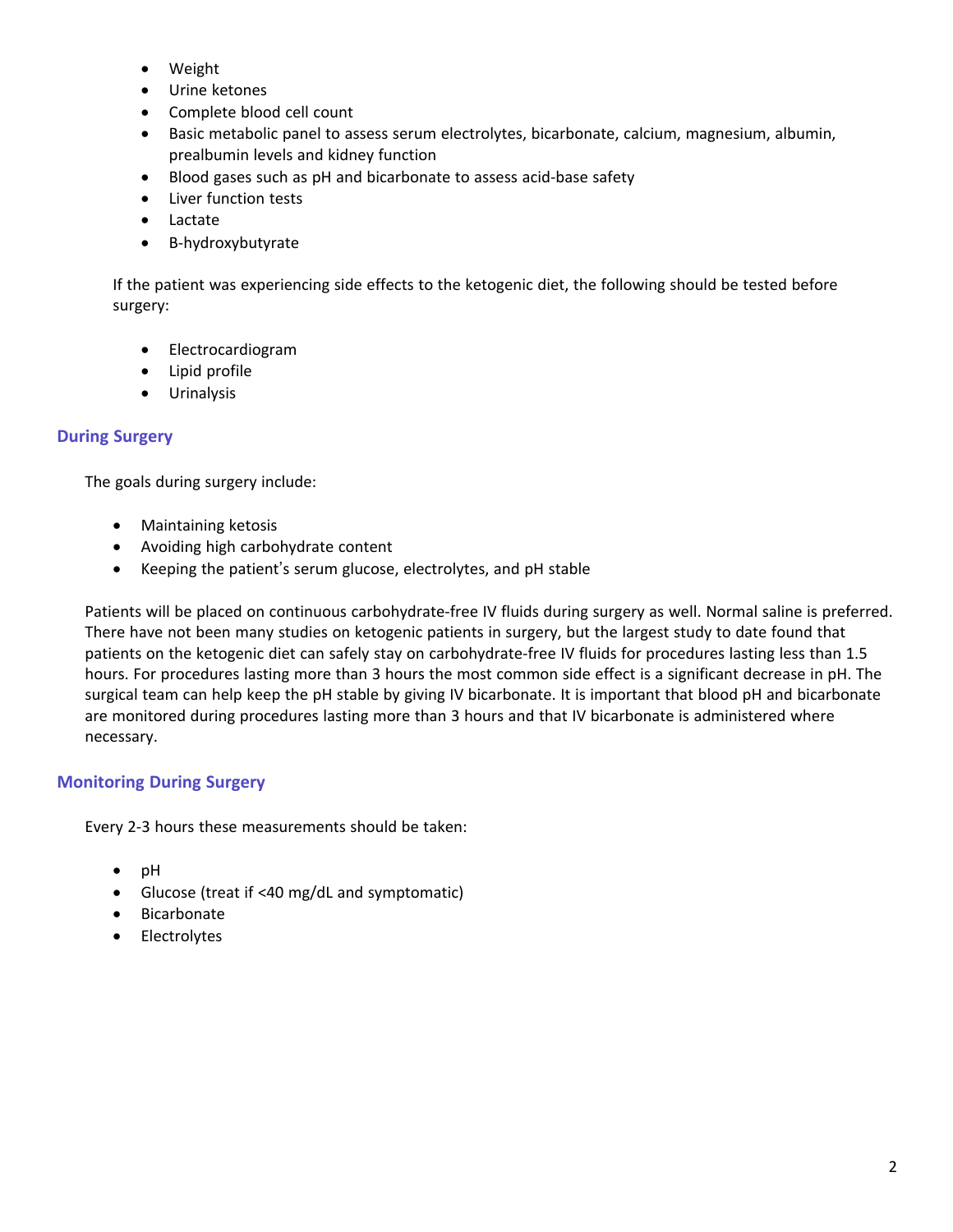## **Medications**

Patients may need some IV medications. Make sure to let your surgical team know that the patient cannot have dextrose or glucose.

| Acetazolamide (Diamox®)<br>Lacosamide (Vimpat®)<br>No dilution needed<br>D5W or NS<br>Acyclovir (Zovirax®)<br>D5W or NS<br>Leucovorin<br>D5W or NS<br>Amikacin (Amikin®)<br>Levetiracetam (Keppra®)<br>No dilution needed<br>D5W or NS<br>Amphotericin B (Ambisome <sup>®</sup> )<br>Levocarnitine<br>D5W only<br>NS only<br>Ampicillin<br>Sterile water<br>Levofloxacin (Levaquin <sup>®</sup> )<br>D5W or NS<br>Ampicillin/sulbactam (Unasy®)<br>Linezolid (Zyvox®)<br>D5W or NS<br>D5W or NS<br>Lorazepam (Ativan <sup>®</sup> )<br>Azithromycin (Zithromax <sup>®</sup> )<br>No dilution needed<br>D5W or NS<br>Aztreonam (Azactam®)<br>Magnesium sulfate<br>D5W or NS<br>D5W or NS<br>Calcium chloride<br>Meperidine (Demerol®)<br>D5W or NS<br>D5W or NS<br>Calcium gluconate<br>Meropenem (Merrem®)<br>D5W or NS<br>D5W or NS<br>Methadone (Methadose®)<br>Cefazolin (Ancef®)<br>D5W or NS<br>NS only<br>Cefepime (Maxipime <sup>®</sup> )<br>Methylprednisolone (Solumedrol®)<br>D5W or NS<br>D5W or NS<br>Cefoxitin (Mefoxin <sup>®</sup> )<br>Metronidazole (Flagyl®)<br>No dilution needed<br>D5W or NS<br>Ceftaroline (Teflaro®)<br>Micafungin (Mycamine®)<br>D5W or NS<br>D5W or NS<br>Ceftazidime (Fortaz®)<br>Midazolam (Versed®)<br>D5W or NS<br>D5W or NS<br>Ceftriaxone (Rocephin <sup>®</sup> )<br>Milrinone (Primacor®)<br>D5W or NS<br>D5W<br>Ciprofloxacin (Cipro <sup>®</sup> )<br>Morphine<br>D5W or NS<br>D5W or NS<br>Cisatracurium (Nimbe®)<br>Norepinephrine (Levophed®)<br>D5W or NS<br>D5W or NS<br>Clindamycin (Cleocin <sup>®</sup> )<br>D5W or NS<br>Ondansetron (Zofran®)<br>D5W or NS | <b>Medication</b>    | <b>Diluent</b> | <b>Medication (continued)</b> | <b>Diluent</b> |
|--------------------------------------------------------------------------------------------------------------------------------------------------------------------------------------------------------------------------------------------------------------------------------------------------------------------------------------------------------------------------------------------------------------------------------------------------------------------------------------------------------------------------------------------------------------------------------------------------------------------------------------------------------------------------------------------------------------------------------------------------------------------------------------------------------------------------------------------------------------------------------------------------------------------------------------------------------------------------------------------------------------------------------------------------------------------------------------------------------------------------------------------------------------------------------------------------------------------------------------------------------------------------------------------------------------------------------------------------------------------------------------------------------------------------------------------------------------------------------------------------------------------------------------------------------------------------------------------------------------------------|----------------------|----------------|-------------------------------|----------------|
|                                                                                                                                                                                                                                                                                                                                                                                                                                                                                                                                                                                                                                                                                                                                                                                                                                                                                                                                                                                                                                                                                                                                                                                                                                                                                                                                                                                                                                                                                                                                                                                                                          |                      |                |                               |                |
|                                                                                                                                                                                                                                                                                                                                                                                                                                                                                                                                                                                                                                                                                                                                                                                                                                                                                                                                                                                                                                                                                                                                                                                                                                                                                                                                                                                                                                                                                                                                                                                                                          |                      |                |                               |                |
|                                                                                                                                                                                                                                                                                                                                                                                                                                                                                                                                                                                                                                                                                                                                                                                                                                                                                                                                                                                                                                                                                                                                                                                                                                                                                                                                                                                                                                                                                                                                                                                                                          |                      |                |                               |                |
|                                                                                                                                                                                                                                                                                                                                                                                                                                                                                                                                                                                                                                                                                                                                                                                                                                                                                                                                                                                                                                                                                                                                                                                                                                                                                                                                                                                                                                                                                                                                                                                                                          |                      |                |                               |                |
|                                                                                                                                                                                                                                                                                                                                                                                                                                                                                                                                                                                                                                                                                                                                                                                                                                                                                                                                                                                                                                                                                                                                                                                                                                                                                                                                                                                                                                                                                                                                                                                                                          |                      |                |                               |                |
|                                                                                                                                                                                                                                                                                                                                                                                                                                                                                                                                                                                                                                                                                                                                                                                                                                                                                                                                                                                                                                                                                                                                                                                                                                                                                                                                                                                                                                                                                                                                                                                                                          |                      |                |                               |                |
|                                                                                                                                                                                                                                                                                                                                                                                                                                                                                                                                                                                                                                                                                                                                                                                                                                                                                                                                                                                                                                                                                                                                                                                                                                                                                                                                                                                                                                                                                                                                                                                                                          |                      |                |                               |                |
|                                                                                                                                                                                                                                                                                                                                                                                                                                                                                                                                                                                                                                                                                                                                                                                                                                                                                                                                                                                                                                                                                                                                                                                                                                                                                                                                                                                                                                                                                                                                                                                                                          |                      |                |                               |                |
|                                                                                                                                                                                                                                                                                                                                                                                                                                                                                                                                                                                                                                                                                                                                                                                                                                                                                                                                                                                                                                                                                                                                                                                                                                                                                                                                                                                                                                                                                                                                                                                                                          |                      |                |                               |                |
|                                                                                                                                                                                                                                                                                                                                                                                                                                                                                                                                                                                                                                                                                                                                                                                                                                                                                                                                                                                                                                                                                                                                                                                                                                                                                                                                                                                                                                                                                                                                                                                                                          |                      |                |                               |                |
|                                                                                                                                                                                                                                                                                                                                                                                                                                                                                                                                                                                                                                                                                                                                                                                                                                                                                                                                                                                                                                                                                                                                                                                                                                                                                                                                                                                                                                                                                                                                                                                                                          |                      |                |                               |                |
|                                                                                                                                                                                                                                                                                                                                                                                                                                                                                                                                                                                                                                                                                                                                                                                                                                                                                                                                                                                                                                                                                                                                                                                                                                                                                                                                                                                                                                                                                                                                                                                                                          |                      |                |                               |                |
|                                                                                                                                                                                                                                                                                                                                                                                                                                                                                                                                                                                                                                                                                                                                                                                                                                                                                                                                                                                                                                                                                                                                                                                                                                                                                                                                                                                                                                                                                                                                                                                                                          |                      |                |                               |                |
|                                                                                                                                                                                                                                                                                                                                                                                                                                                                                                                                                                                                                                                                                                                                                                                                                                                                                                                                                                                                                                                                                                                                                                                                                                                                                                                                                                                                                                                                                                                                                                                                                          |                      |                |                               |                |
|                                                                                                                                                                                                                                                                                                                                                                                                                                                                                                                                                                                                                                                                                                                                                                                                                                                                                                                                                                                                                                                                                                                                                                                                                                                                                                                                                                                                                                                                                                                                                                                                                          |                      |                |                               |                |
|                                                                                                                                                                                                                                                                                                                                                                                                                                                                                                                                                                                                                                                                                                                                                                                                                                                                                                                                                                                                                                                                                                                                                                                                                                                                                                                                                                                                                                                                                                                                                                                                                          |                      |                |                               |                |
|                                                                                                                                                                                                                                                                                                                                                                                                                                                                                                                                                                                                                                                                                                                                                                                                                                                                                                                                                                                                                                                                                                                                                                                                                                                                                                                                                                                                                                                                                                                                                                                                                          |                      |                |                               |                |
|                                                                                                                                                                                                                                                                                                                                                                                                                                                                                                                                                                                                                                                                                                                                                                                                                                                                                                                                                                                                                                                                                                                                                                                                                                                                                                                                                                                                                                                                                                                                                                                                                          |                      |                |                               |                |
|                                                                                                                                                                                                                                                                                                                                                                                                                                                                                                                                                                                                                                                                                                                                                                                                                                                                                                                                                                                                                                                                                                                                                                                                                                                                                                                                                                                                                                                                                                                                                                                                                          |                      |                |                               |                |
|                                                                                                                                                                                                                                                                                                                                                                                                                                                                                                                                                                                                                                                                                                                                                                                                                                                                                                                                                                                                                                                                                                                                                                                                                                                                                                                                                                                                                                                                                                                                                                                                                          | Daptomycin (Cubici®) | NS only        | Oxacillin (Bactocil®)         | D5W or NS      |
| Dexamethasone (Decadron®)<br>Pantoprazole (Protonix®)<br>D5W or NS<br><b>NS</b>                                                                                                                                                                                                                                                                                                                                                                                                                                                                                                                                                                                                                                                                                                                                                                                                                                                                                                                                                                                                                                                                                                                                                                                                                                                                                                                                                                                                                                                                                                                                          |                      |                |                               |                |
| Dexmedetomidine<br>Pentobarbital (Nembutal®)<br>D5W or NS<br><b>NS</b><br>(Precedex <sup>®</sup> )                                                                                                                                                                                                                                                                                                                                                                                                                                                                                                                                                                                                                                                                                                                                                                                                                                                                                                                                                                                                                                                                                                                                                                                                                                                                                                                                                                                                                                                                                                                       |                      |                |                               |                |
| Diazepam (Valium®)<br>No dilution needed<br>Peramivir (Rapivab®)<br>D5W or NS                                                                                                                                                                                                                                                                                                                                                                                                                                                                                                                                                                                                                                                                                                                                                                                                                                                                                                                                                                                                                                                                                                                                                                                                                                                                                                                                                                                                                                                                                                                                            |                      |                |                               |                |
| Doxycycline (Vibramycin <sup>®</sup> )<br>D5W or NS<br>Phenylephrine<br>D5W or NS                                                                                                                                                                                                                                                                                                                                                                                                                                                                                                                                                                                                                                                                                                                                                                                                                                                                                                                                                                                                                                                                                                                                                                                                                                                                                                                                                                                                                                                                                                                                        |                      |                |                               |                |
| Phenytoin (Dilantin®)<br>Epinephrine<br>D5W or NS<br><b>NS</b>                                                                                                                                                                                                                                                                                                                                                                                                                                                                                                                                                                                                                                                                                                                                                                                                                                                                                                                                                                                                                                                                                                                                                                                                                                                                                                                                                                                                                                                                                                                                                           |                      |                |                               |                |
| Ertapenem (Invanz®)<br>Piperacillin/tazobactam (Zosyn®)<br>D5W or NS<br>NS only                                                                                                                                                                                                                                                                                                                                                                                                                                                                                                                                                                                                                                                                                                                                                                                                                                                                                                                                                                                                                                                                                                                                                                                                                                                                                                                                                                                                                                                                                                                                          |                      |                |                               |                |
| Prochlorperazine (Compazine <sup>®</sup> )<br>Erythromycin<br>D5W or NS<br>D5W or NS                                                                                                                                                                                                                                                                                                                                                                                                                                                                                                                                                                                                                                                                                                                                                                                                                                                                                                                                                                                                                                                                                                                                                                                                                                                                                                                                                                                                                                                                                                                                     |                      |                |                               |                |
| Fentanyl (Sublimaze®)<br>Propofol (Diprivan <sup>®</sup> )<br>D5W or NS<br>No dilution                                                                                                                                                                                                                                                                                                                                                                                                                                                                                                                                                                                                                                                                                                                                                                                                                                                                                                                                                                                                                                                                                                                                                                                                                                                                                                                                                                                                                                                                                                                                   |                      |                |                               |                |
| Fluconazole (Diflucan®)<br>Rocuronium (Zemuron®)<br>D5W or NS<br>D5W or NS                                                                                                                                                                                                                                                                                                                                                                                                                                                                                                                                                                                                                                                                                                                                                                                                                                                                                                                                                                                                                                                                                                                                                                                                                                                                                                                                                                                                                                                                                                                                               |                      |                |                               |                |
| Succinylcholine (Anectin <sup>®</sup> )<br>Folic acid<br>D5W or NS<br>No dilution needed                                                                                                                                                                                                                                                                                                                                                                                                                                                                                                                                                                                                                                                                                                                                                                                                                                                                                                                                                                                                                                                                                                                                                                                                                                                                                                                                                                                                                                                                                                                                 |                      |                |                               |                |
| Fosphenytoin (Cerebryx®)<br>D5W or NS<br>Tigecycline (Tygacil®)<br>D5W or NS                                                                                                                                                                                                                                                                                                                                                                                                                                                                                                                                                                                                                                                                                                                                                                                                                                                                                                                                                                                                                                                                                                                                                                                                                                                                                                                                                                                                                                                                                                                                             |                      |                |                               |                |
| Ganciclovir (Zirgan®)<br>Tobramycin<br>D5W or NS<br>D5W or NS                                                                                                                                                                                                                                                                                                                                                                                                                                                                                                                                                                                                                                                                                                                                                                                                                                                                                                                                                                                                                                                                                                                                                                                                                                                                                                                                                                                                                                                                                                                                                            |                      |                |                               |                |
| Trimethoprim/sulfamethozole<br>D5W or NS<br>D5W or NS<br>Gentamicin<br>(Bactrim®)                                                                                                                                                                                                                                                                                                                                                                                                                                                                                                                                                                                                                                                                                                                                                                                                                                                                                                                                                                                                                                                                                                                                                                                                                                                                                                                                                                                                                                                                                                                                        |                      |                |                               |                |
| Glycopyrrolate (Robinul®)<br>D5W or NS<br>Valproic acid (Depacon®)<br>D5W or NS                                                                                                                                                                                                                                                                                                                                                                                                                                                                                                                                                                                                                                                                                                                                                                                                                                                                                                                                                                                                                                                                                                                                                                                                                                                                                                                                                                                                                                                                                                                                          |                      |                |                               |                |
| Granisetron (Kytri®)<br>Vancomycin (Vancocin <sup>®</sup> )<br>D5W or NS<br>D5W or NS                                                                                                                                                                                                                                                                                                                                                                                                                                                                                                                                                                                                                                                                                                                                                                                                                                                                                                                                                                                                                                                                                                                                                                                                                                                                                                                                                                                                                                                                                                                                    |                      |                |                               |                |
| Hydrocortisone (Solu-Cortef®)<br>Vasopressin (Pitressin <sup>®</sup> )<br>D5W or NS<br>D5W or NS                                                                                                                                                                                                                                                                                                                                                                                                                                                                                                                                                                                                                                                                                                                                                                                                                                                                                                                                                                                                                                                                                                                                                                                                                                                                                                                                                                                                                                                                                                                         |                      |                |                               |                |
| Iron sucrose (Venofer <sup>®</sup> )<br>Vecuronium (Nocuron®)<br>D5W or NS<br>NS only                                                                                                                                                                                                                                                                                                                                                                                                                                                                                                                                                                                                                                                                                                                                                                                                                                                                                                                                                                                                                                                                                                                                                                                                                                                                                                                                                                                                                                                                                                                                    |                      |                |                               |                |
| Ketamine (Ketalar®)<br>Voriconazole (Vfend®)<br>D5W or NS<br>D5W or NS                                                                                                                                                                                                                                                                                                                                                                                                                                                                                                                                                                                                                                                                                                                                                                                                                                                                                                                                                                                                                                                                                                                                                                                                                                                                                                                                                                                                                                                                                                                                                   |                      |                |                               |                |

#### **The following medications should be prepared in normal saline instead of dextrose:**

#### **Abbreviations: NS=normal saline, D5W= dextrose 5% in sterile water**

Steroids such as dexamethasone may increase blood glucose levels. Blood glucose should be monitored and other options should be explored to help with the interruption in ketosis.